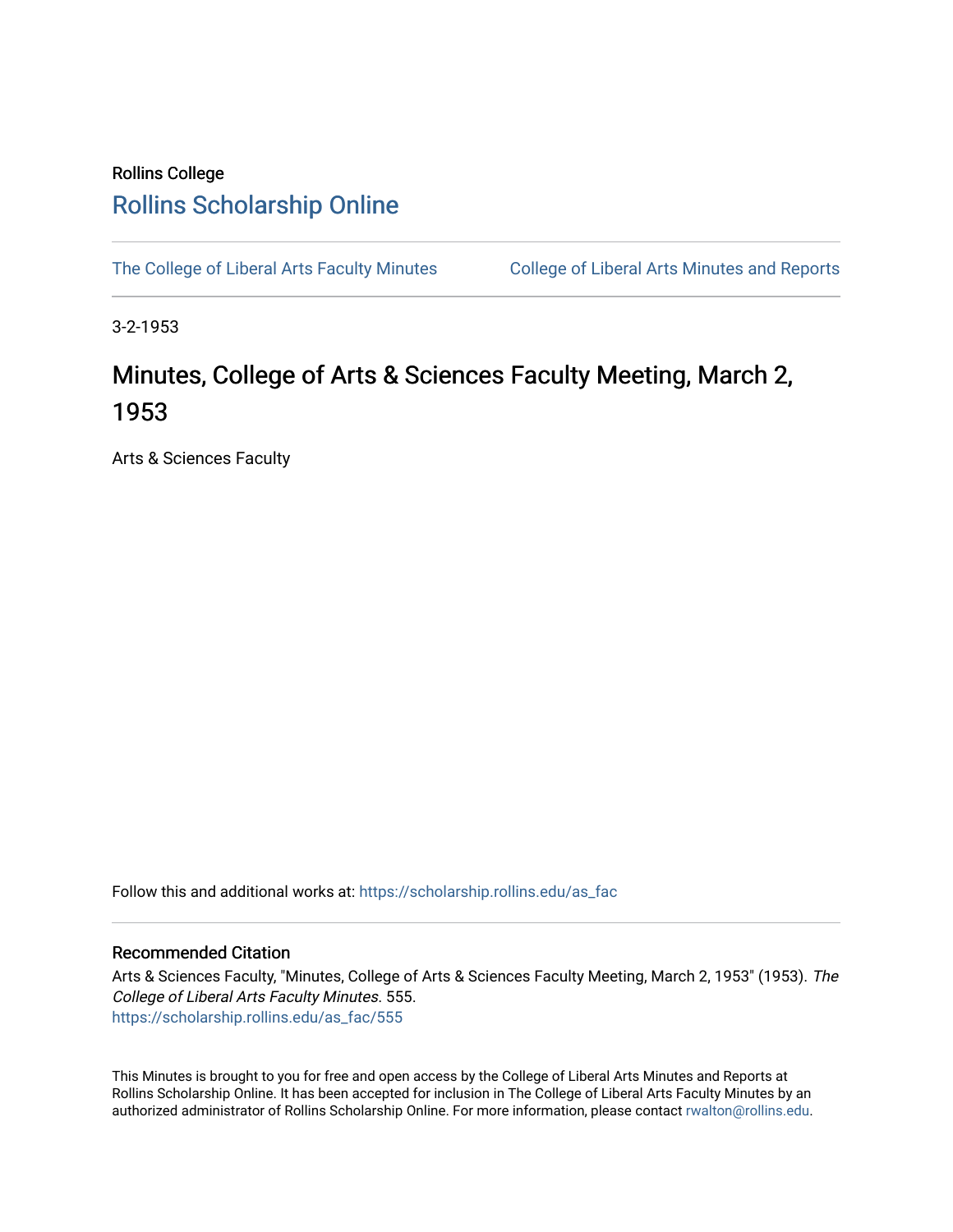## MINUTES OF THE FACULTY FOR 1952-53

Mar. 2,1953

The sixth meeting of the Rollins College Faculty was held on Monday afternoon, March 2, 1953, at 4:30 P. M. in the Morse Gallery of Art with the following members present: Mr. McKean, Mr. Allen, Mr. Aycrigg, Miss Cameron, Mrs. Campbell, Mr. Carlo, Mr. Carroll, Mr. Charmbury, Mrs. Cleveland, Mr. Darrah, Mrs. Dean, Miss Dorsey, Miss Drinkwater, Mr. Evans, Mr. Fort, Mrs. Graham, Mr. Granberry, Mrs. Grand, Mr. Hanna, Mrs. Hansen, Mrs. Henderson, Mr. Huntley, Mr. James, Mr. Johnson, Mr. Jones, Miss Kelly, Mrs. Knight, Miss Koehler, Mrs. Magoun, Mr. Mendell, Mr. Minor, Miss Ortmayer, Miss Packham, Mr. Plumer, Mr. Powers, Mr. Reynolds, Mr. Rich, Mr. Robbins, Mr. Robinson, Mr. Russell, Mr. Saute', Mr. Shelton, Miss Shor, Mr. Smith, Mr. Stock, Mr. Stone, Mr. Tasker, Mrs. Taylor, Mr. Thomas, Mr. Vestal, Mr. Walker, Mrs. Wilcox.

Mr. McKean called the meeting to order. On motion of Mr. Jones, it was voted to dispense with the reading of the minutes of the last meeting.

Mr. Walker announced that Mrs. Cleveland would like to have volunteers from the faculty to serve as chaperons at the Pelican during the spring holidays.

In reporting on the Diamond Jubilee, Mr. Hanna announced that at the annual meeting of the Board of Trustees, the following Diamond Jubilee Commission was created:

> Chairman of the Board of Trustees President of the College President of the Alumni Association Treasurer of the College Dean of the College President of the Student Body

> > also

Dr. A. J. Hanna, Chairman Mr. Olcott Deming Mrs. Jeannette Genius McKean Col. L. Corrin Strong Mrs. Frances Knowles Warren Dr. Edwin P. Granberry Dr. Frank Johnson Mr. William Shelton

"This Commission shall have authority, subject to approval by the Board of Trustees, to create policies and to administer programs during the next seven years, designed to observe the 75th anniversary of the founding of Rollins College in 1960.

11The executive direction of this Commission will be under an Executive Committee composed of: Dr. A. J. Hanna, Chairman, President McKean, Vice President and Treasurer Tiedtke, Dean Walker, Dr. Edwin Granberry."

Mr. Hanna announced that Col. L. Corrin Strong had accepted the chairmanship of the Speakers' Committee.

Mr. Hanna spoke of plans for the endowment of a Chair of Politics. Mr. and Mrs. James E. Hollingsworth had made a modest contribution toward the establishment of this Chair and were coming to the college on March 16th to show their films on wild animals. A committee, consisting of Mr. Johnson, chairman, Miss Drinkwater, and Mr. Smith, had been appointed to work out details with the Diamond Jubilee Executive Committee.